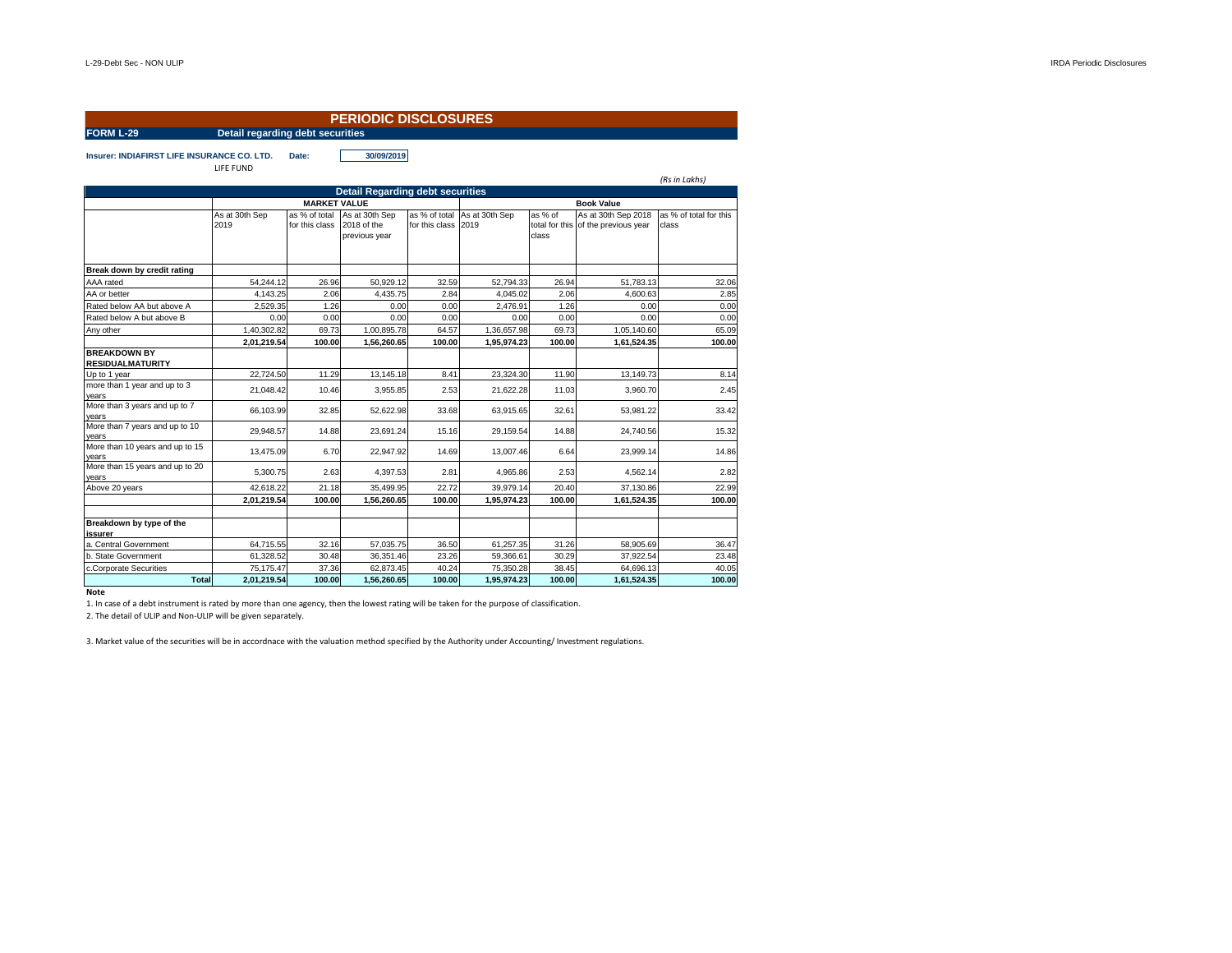|                                                |                                         |                                 | <b>PERIODIC DISCLOSURES</b>                    |                                    |                        |                                    |                                                |                                 |  |
|------------------------------------------------|-----------------------------------------|---------------------------------|------------------------------------------------|------------------------------------|------------------------|------------------------------------|------------------------------------------------|---------------------------------|--|
| <b>FORM L-29</b>                               | <b>Detail regarding debt securities</b> |                                 |                                                |                                    |                        |                                    |                                                |                                 |  |
| Insurer: INDIAFIRST LIFE INSURANCE CO. LTD.    | PENSION AND GENERAL ANNUITY FUNDS       | Date:                           | 30/09/2019                                     |                                    |                        |                                    |                                                | (Rs in Lakhs)                   |  |
|                                                |                                         |                                 | <b>Detail Regarding debt securities</b>        |                                    |                        |                                    |                                                |                                 |  |
|                                                |                                         | <b>MARKET VALUE</b>             |                                                | <b>Book Value</b>                  |                        |                                    |                                                |                                 |  |
|                                                | As at 30th Sep 2019                     | as % of total<br>for this class | As at 30th Sep<br>2018 of the<br>previous year | as % of<br>total for<br>this class | As at 30th Sep<br>2019 | as % of<br>total for<br>this class | As at 30th Sep<br>2018 of the<br>previous year | as % of total<br>for this class |  |
| Break down by credit rating                    |                                         |                                 |                                                |                                    |                        |                                    |                                                |                                 |  |
| AAA rated                                      | 2,54,039.72                             | 34.42                           | 2,46,634.44                                    | 40.19                              | 2,49,791.23            | 34.65                              | 2,51,825.73                                    | 39.97                           |  |
| AA or better                                   | 50.170.75                               | 6.80                            | 40.283.68                                      | 6.56                               | 49.333.10              | 6.84                               | 41.257.17                                      | 6.55                            |  |
| Rated below AA but above A                     | 0.00                                    | 0.00                            | 0.00                                           | 0.00                               | 0.00                   | 0.00                               | 0.00                                           | 0.00                            |  |
| Rated below A but above B                      | 0.00                                    | 0.00                            | 0.00                                           | 0.00                               | 0.00                   | 0.00                               | 0.00                                           | 0.00                            |  |
| Any other                                      | 4,33,766.76                             | 58.78                           | 3,26,762.02                                    | 53.25                              | 4,21,818.58            | 58.51                              | 3,36,888.61                                    | 53.48                           |  |
|                                                | 7,37,977.23                             | 100.00                          | 6,13,680.14                                    | 100.00                             | 7,20,942.91            | 100.00                             | 6,29,971.51                                    | 100.00                          |  |
| <b>BREAKDOWN BY</b><br><b>RESIDUALMATURITY</b> |                                         |                                 |                                                |                                    |                        |                                    |                                                |                                 |  |
| Up to 1 year                                   | 80.156.79                               | 10.86                           | 55,075.07                                      | 8.97                               | 79,718.36              | 11.06                              | 55,094.02                                      | 8.75                            |  |
| more than 1 year and up to 3<br>years          | 1,60,470.93                             | 21.74                           | 1,38,348.23                                    | 22.54                              | 1,57,753.31            | 21.88                              | 1,40,775.27                                    | 22.35                           |  |
| More than 3 years and up to<br>7 years         | 3,08,775.82                             | 41.84                           | 3,02,727.13                                    | 49.33                              | 3,01,285.61            | 41.79                              | 3,13,191.02                                    | 49.72                           |  |
| More than 7 years and up to<br>10 years        | 1,27,242.15                             | 17.24                           | 93.822.43                                      | 15.29                              | 1,24,089.97            | 17.21                              | 96,532.42                                      | 15.32                           |  |
| More than 10 years and up to<br>15 years       | 42.411.51                               | 5.75                            | 20.081.01                                      | 3.27                               | 40.221.08              | 5.58                               | 20.480.91                                      | 3.25                            |  |
| More than 15 years and up to<br>20 years       | 8.432.58                                | 1.14                            | 2.255.30                                       | 0.37                               | 7.918.76               | 1.10                               | 2.328.55                                       | 0.37                            |  |
| Above 20 years                                 | 10.487.45                               | 1.42                            | 1.370.96                                       | 0.22                               | 9.955.82               | 1.38                               | 1.569.33                                       | 0.25                            |  |
|                                                | 7,37,977.23                             | 100.00                          | 6,13,680.14                                    | 100.00                             | 7,20,942.91            | 100.00                             | 6,29,971.51                                    | 100.00                          |  |
| Breakdown by type of the<br>issurer            |                                         |                                 |                                                |                                    |                        |                                    |                                                |                                 |  |
| a. Central Government                          | 1,93,359.75                             | 26.20                           | 1,69,705.37                                    | 27.65                              | 1,88,207.15            | 26.11                              | 1,74,148.90                                    | 27.64                           |  |
| b. State Government                            | 2,26,231.64                             | 30.66                           | 1,31,101.74                                    | 21.36                              | 2,19,732.98            | 30.48                              | 1,35,040.54                                    | 21.44                           |  |
| c.Corporate Securities                         | 3,18,385.84                             | 43.14                           | 3,12,873.03                                    | 50.98                              | 3,13,002.78            | 43.42                              | 3,20,782.07                                    | 50.92                           |  |

**Note**

1. In case of a debt instrument is rated by more than one agency, then the lowest rating will be taken for the purpose of classification.

2. The detail of ULIP and Non-ULIP will be given separately.

3. Market value of the securities will be in accordnace with the valuation method specified by the Authority under Accounting/ Investment regulations.

**Total 7,37,977.23 100.00 6,13,680.14 100.00 7,20,942.91 100.00 6,29,971.51 100.00**